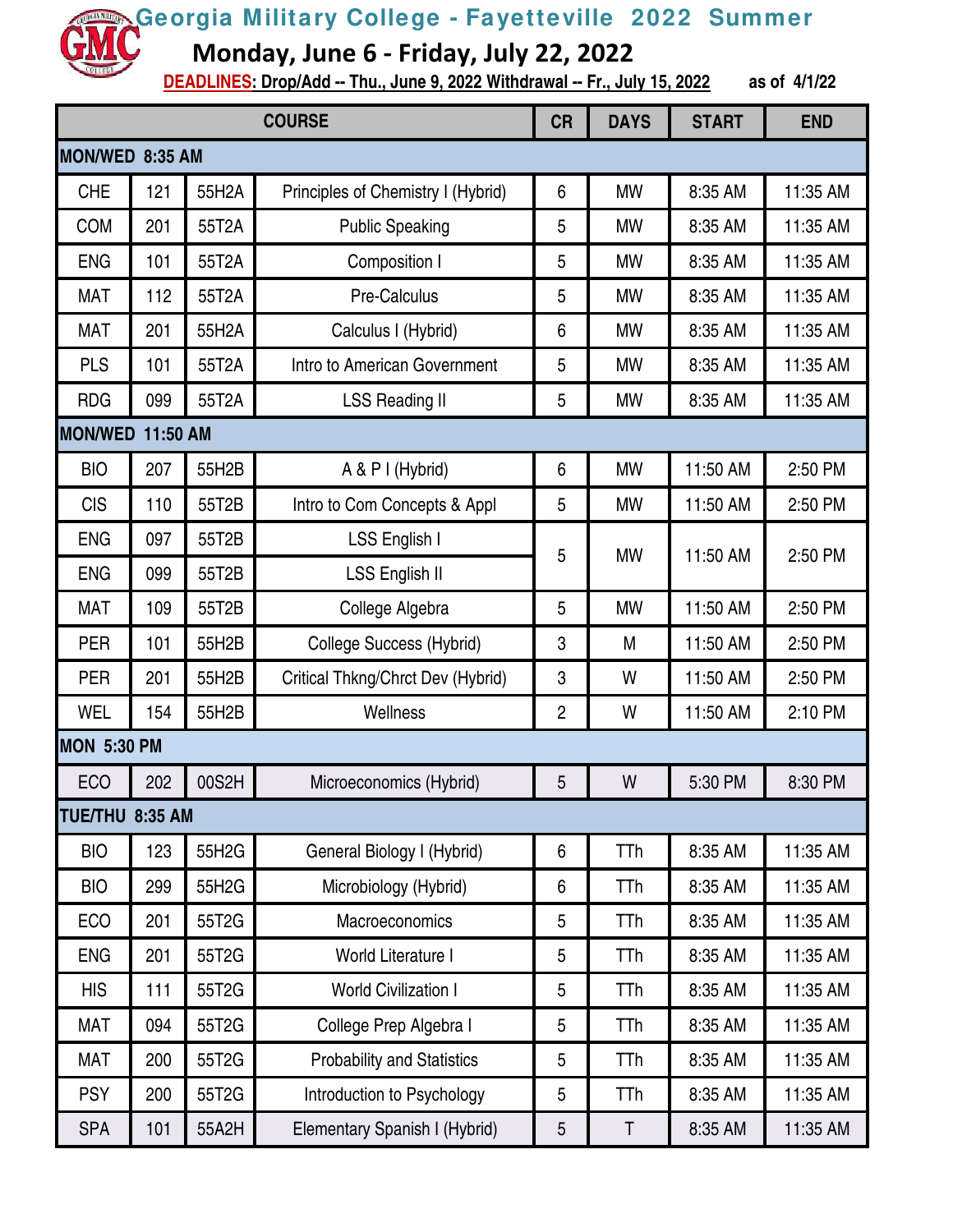**Monday, June 6 - Friday, July 22, 2022**

| <b>COURSE</b>           |     |       |                                                                    | <b>CR</b> | <b>DAYS</b>  | <b>START</b> | <b>END</b> |
|-------------------------|-----|-------|--------------------------------------------------------------------|-----------|--------------|--------------|------------|
| <b>TUE/THU 11:50 AM</b> |     |       |                                                                    |           |              |              |            |
| <b>BIO</b>              | 124 | 55H2J | General Biology II (Hybrid)                                        | 6         | <b>TTh</b>   | 11:50 AM     | 2:50 PM    |
| <b>BIO</b>              | 208 | 55H2J | A & P II (Hybrid)                                                  | 6         | <b>TTh</b>   | 11:50 AM     | 2:50 PM    |
| ECO                     | 202 | 55T2J | Microeconomics                                                     | 5         | TTh          | 11:50 AM     | 2:50 PM    |
| <b>ENG</b>              | 102 | 55T2J | Composition II                                                     | 5         | TTh          | 11:50 AM     | 2:50 PM    |
| <b>HIS</b>              | 121 | 55T2J | American History I                                                 | 5         | TTh          | 11:50 AM     | 2:50 PM    |
| <b>MAT</b>              | 095 | 55T2J | College Prep Algebra II                                            | 5         | TTh          | 11:50 AM     | 2:50 PM    |
| <b>PSY</b>              | 203 | 55T2J | Human Growth & Development                                         | 5         | TTh          | 11:50 AM     | 2:50 PM    |
| <b>SPA</b>              | 102 | 55A2H | Elementary Spanish II (Hybrid)                                     | 5         | Τ            | 11:50 AM     | 2:50 PM    |
| <b>TUE 5:30 PM</b>      |     |       |                                                                    |           |              |              |            |
| <b>ENG</b>              | 101 | 00S2H | Composition I (Hybrid)                                             | 5         | T            | 5:30 PM      | 8:30 PM    |
|                         |     |       | Remote Learning (taught at the times listed but remotely via Zoom) |           |              |              |            |
| <b>ACC</b>              | 201 | 004H1 | Principles of Accounting I (Hybrid)                                | 5         | <b>MW</b>    | 2:15 PM      | 4:05 PM    |
| ART                     | 194 | 0018H | Art Appreciation (Hybrid)                                          | 5         | T            | 5:20 PM      | 8:30 PM    |
| ART                     | 205 | 0022H | 3 Dimensional Design                                               | 5         | S            | 8:00 AM      | 2:15 PM    |
| <b>BIO</b>              | 115 | 0035H | Marine Biology (Hybrid)                                            | 5         | <b>MTWTH</b> | 12:15 PM     | 1:30 PM    |
| <b>BIO</b>              | 123 | 0002H | General Biology I (Hybrid)                                         | 6         | W            | 8:00 AM      | 1:25 PM    |
| <b>BIO</b>              | 124 | 0013H | General Biology II (Hybrid)                                        | 6         | <b>TTH</b>   | 8:30 AM      | 11:30 AM   |
| <b>BIO</b>              | 207 | 0013H | Human Anatomy & Physiology I<br>(Hybrid)                           | 6         | <b>TTH</b>   | 9:00 AM      | 11:40 AM   |
| <b>BIO</b>              | 208 | 0019H | Human Anatomy & Physiology II<br>(Hybrid)                          | 6         | MW           | 5:20 PM      | 8:20 PM    |
| <b>BIO</b>              | 270 | 0002H | General Zoology (Hybrid)                                           | 6         | MW           | 8:30 AM      | 11:30 AM   |
| <b>BIO</b>              | 299 | 0016H | Microbiology (Hybrid)                                              | 6         | <b>TTH</b>   | 12:00 PM     | 2:40 PM    |
| <b>BSM</b>              | 302 | 00415 | <b>Healthcare Mgmt</b>                                             | 5         | <b>TTH</b>   | 5:20 PM      | 8:20 PM    |
| <b>BSM</b>              | 340 | 0018H | <b>Operations Mgmt (Hybrid)</b>                                    | 5         | T            | 5:20 PM      | 8:30 PM    |
| <b>BSM</b>              | 430 | 00415 | Principles of Supply Chain Mgmt                                    | 5         | <b>TTH</b>   | 5:20 PM      | 8:20 PM    |
| <b>BSM</b>              | 460 | 0018H | Marketing for Managers (Hybrid)                                    | 5         | TH           | 5:20 PM      | 8:30 PM    |
| <b>BUS</b>              | 204 | 004H1 | <b>Business Communications (Hybrid)</b>                            | 5         | MW           | 5:20 PM      | 7:10 PM    |
| <b>CIS</b>              | 110 | 0009H | Intro to Computer Concepts (Hybrid)                                | 5         | М            | 5:45 PM      | 9:15 PM    |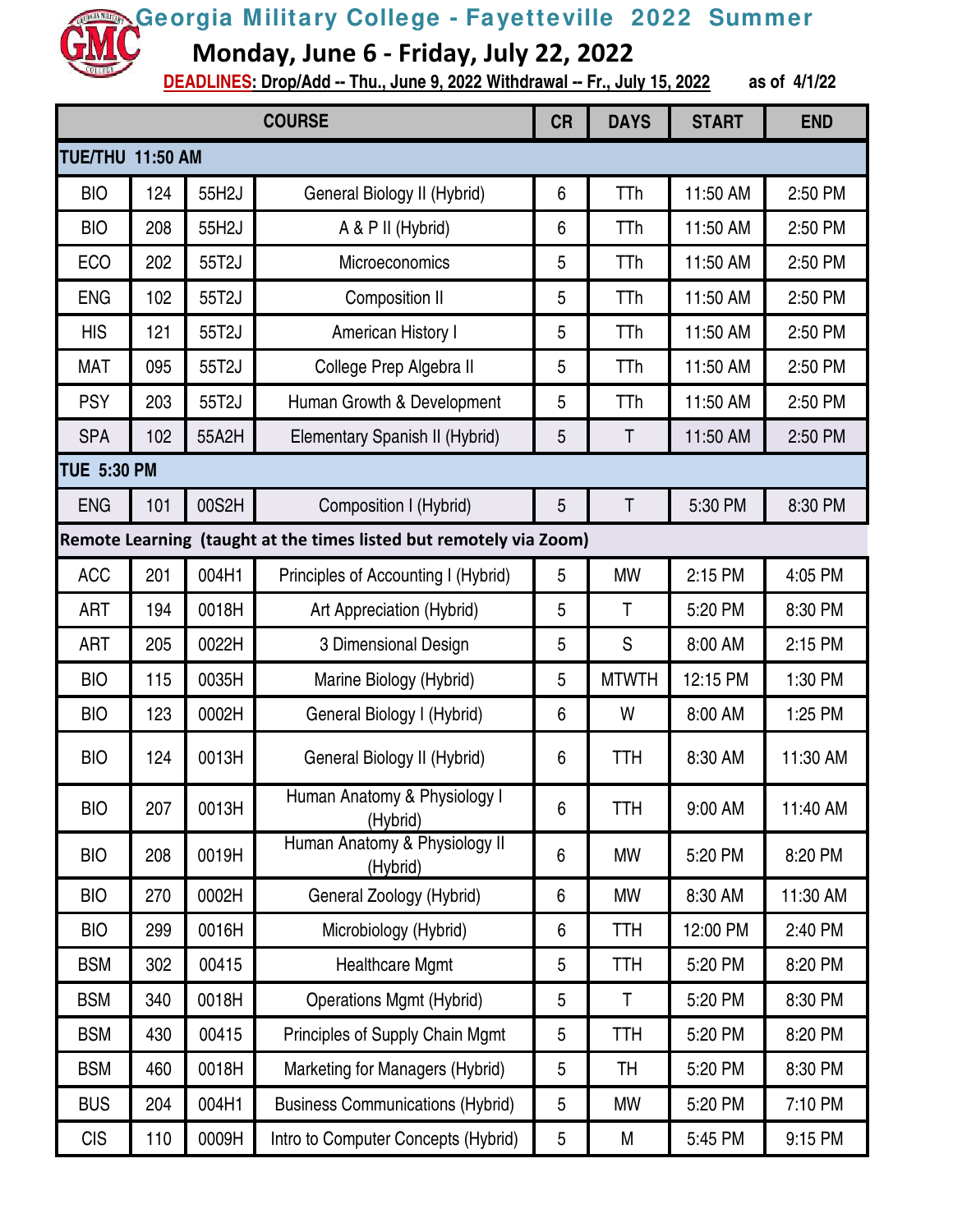**Monday, June 6 - Friday, July 22, 2022**

| <b>COURSE</b>                                                      |     |       |                                                       | <b>CR</b>      | <b>DAYS</b>   | <b>START</b> | <b>END</b> |
|--------------------------------------------------------------------|-----|-------|-------------------------------------------------------|----------------|---------------|--------------|------------|
| Remote Learning (taught at the times listed but remotely via Zoom) |     |       |                                                       |                |               |              |            |
| <b>CIS</b>                                                         | 120 | 0009H | Intro to Computer Science (Hybrid)                    | $\overline{5}$ | W             | 5:45 PM      | 8:55 PM    |
| <b>COM</b>                                                         | 201 | 0034H | <b>Public Speaking (Hybrid)</b>                       | 5              | <b>TWTH</b>   | 10:55 AM     | 12:10 PM   |
| <b>ECO</b>                                                         | 201 | 00116 | Macroeconomics                                        | 5              | TTH           | 2:00 PM      | 5:00 PM    |
| <b>ECO</b>                                                         | 202 | 00S2H | Microeconomics (Hybrid)                               | 5              | M             | 5:30 PM      | 8:30 PM    |
| <b>ENG</b>                                                         | 097 | 00403 | LSS English I                                         | 5              | <b>MTWTHF</b> | 9:25 AM      | 10:40 AM   |
| <b>ENG</b>                                                         | 099 | 00403 | LSS English II                                        | 5              | <b>MTWTHF</b> | 9:25 AM      | 10:40 AM   |
| <b>ENG</b>                                                         | 101 | 0004H | Composition I (Hybrid)                                | 5              | W             | 10:55 AM     | 1:55 PM    |
| <b>ENG</b>                                                         | 101 | 00S2H | Composition I (Hybrid)                                | 5              | T             | 5:30 PM      | 8:30 PM    |
| <b>ENG</b>                                                         | 102 | 00118 | <b>Composition II</b>                                 | 5              | TTH           | 5:20 PM      | 8:20 PM    |
| <b>ENG</b>                                                         | 201 | 0033H | World Literature I (Hybrid)                           | 5              | <b>TWTH</b>   | 9:35 AM      | 10:50 AM   |
| <b>ENG</b>                                                         | 202 | 0009H | World Literature II (Hybrid)                          | 5              | W             | 5:10 PM      | 8:20 PM    |
| <b>ENG</b>                                                         | 210 | 00114 | <b>Creative Writing</b>                               | 5              | <b>TTH</b>    | 10:55 AM     | 1:55 PM    |
| <b>HIS</b>                                                         | 113 | 00113 | <b>World Civilization II</b>                          | 5              | <b>TTH</b>    | 7:50 AM      | 10:50 AM   |
| <b>HIS</b>                                                         | 121 | 004H1 | American History I (Hybrid)                           | 5              | <b>TTH</b>    | 5:20 PM      | 7:10 PM    |
| <b>HIS</b>                                                         | 122 | 00114 | American History II                                   | 5              | <b>TTH</b>    | 10:55 AM     | 1:55 PM    |
| <b>ISC</b>                                                         | 201 | 00406 | Life & Earth Sciences                                 | 5              | <b>MTWTH</b>  | 12:10 PM     | 1:40 PM    |
| <b>MAT</b>                                                         | 094 | 00402 | College Prep Algebra I                                | 5              | <b>MTWTHF</b> | 8:00 AM      | 9:15 AM    |
| <b>MAT</b>                                                         | 109 | 00101 | College Algebra                                       | 5              | <b>MW</b>     | 7:50 AM      | 10:50 AM   |
| <b>MAT</b>                                                         | 109 | 00403 | College Algebra                                       | 5              | <b>MTWTHF</b> | 9:25 AM      | 10:40 AM   |
| MAT                                                                | 112 | 00104 | Precalculus                                           | 5              | <b>MW</b>     | 10:55 AM     | 1:55 PM    |
| MAT                                                                | 112 | 00321 | Precalculus                                           | 5              | <b>MTWTHF</b> | 8:15 AM      | 9:30 AM    |
| MAT                                                                | 200 | 004H1 | <b>Applied Statistics (Hybrid)</b>                    | 5              | <b>TTH</b>    | 2:15 PM      | 4:05 PM    |
| <b>MAT</b>                                                         | 200 | 00S09 | <b>Applied Statistics (Hybrid)</b>                    | 5              | MW            | 5:30 PM      | 8:30 PM    |
| <b>MAT</b>                                                         | 201 | 0033H | Calculus I (Hybrid)                                   | 6              | <b>MTWTHF</b> | 9:35 AM      | 10:50 AM   |
| MAT                                                                | 201 | 00104 | Calculus II                                           | 6              | <b>MW</b>     | 10:55 AM     | 2:35 PM    |
| <b>MGT</b>                                                         | 210 | 0040H | Introduction to Management &<br>Organization (Hybrid) | 5              | M             | 5:00 PM      | 8:00 PM    |
| <b>MUS</b>                                                         | 194 | 0022H | Music Appreciation (Hybrid)                           | 5              | ${\sf S}$     | 8:00 AM      | 2:15 PM    |